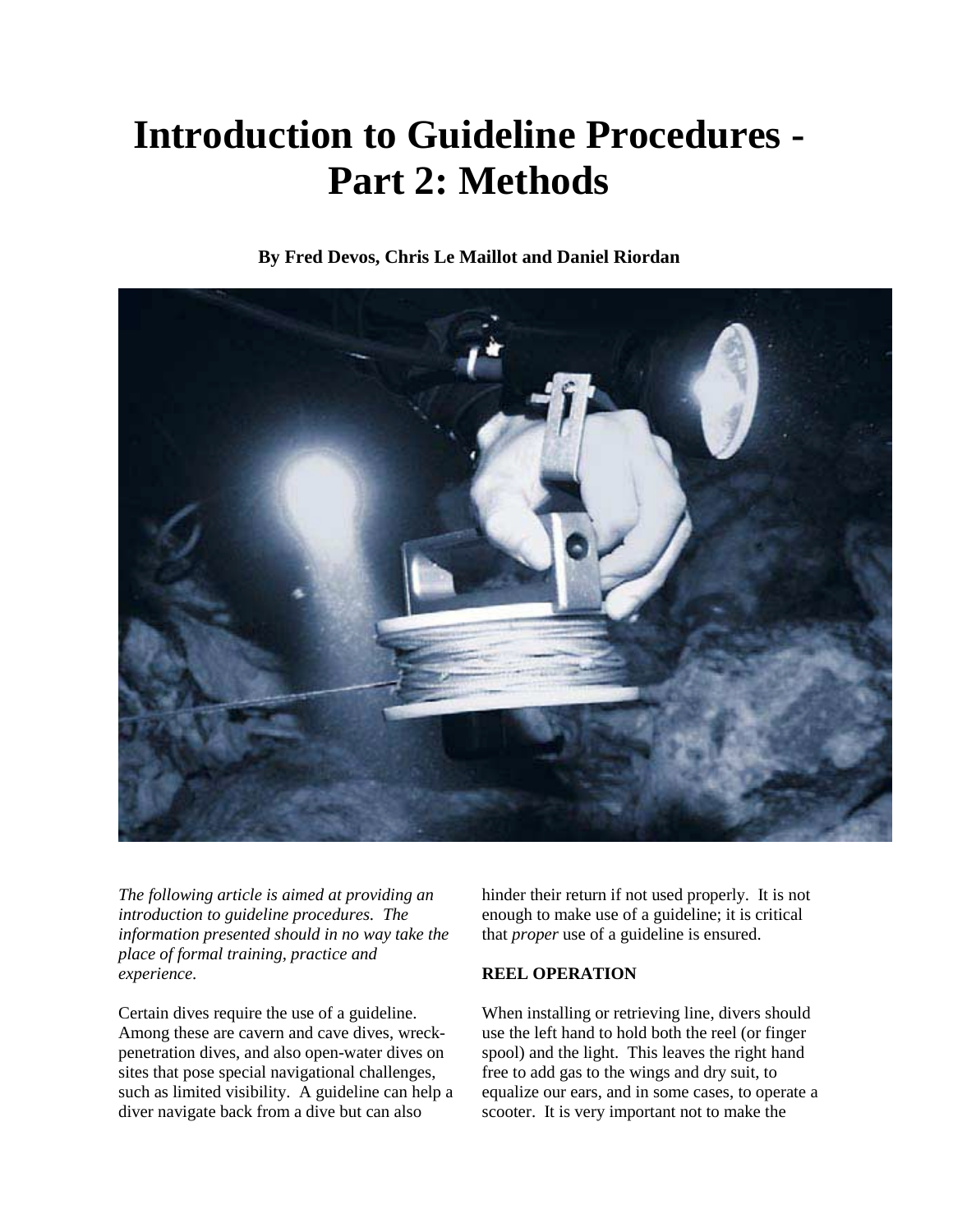mistake of trying to use one hand for the reel and the other for the light, as you will find yourself either inadvertently flashing your light or becoming entangled in the line as you descend and need to add air to your wings.

As line is unwinding from the reel or finger spool, it is important to keep tension on the "spool" to avoid excess slack in the line. As you do so, the best position to hold the reel or finger spool is with the arm extended, perpendicular to the body. This keeps the line away from the your body, fins and other equipment, and thereby prevents entanglement. If the reel has a bolt snap that can be removed it is a good practice to do so, leaving one less place where the line might become snagged.

As the line is retrieved, constant tension needs to be maintained either with the help of a team member or by matching reeling speed with swimming speed. Without the requisite tension, the line can unwind off the spool and possibly cause entanglement.

# **INSTALLING A LINE**



## **Zero Visibility**

When placing guidelines we must always assume a worst-case scenario, which would have us following that guideline in zero visibility while sharing gas. How we place a line then is critical in ensuring an efficient and safe return.

#### **Line Traps**

If a guideline is placed or pulled into an area that divers cannot easily pass through in zero visibility conditions, it is referred to as a *line trap*. It is critical that lines be installed in a manner that minimizes the potential for line traps.

#### **Stations**

A *station* refers to a location where a line comes into contact with the environment we are diving in; in the cave environment it occurs when the passage makes a distinct change in depth or direction. A station will either be in the form of a *placement* or a *tie-off.*



#### *Wrap and lock*

• A *placement* exists where the line passively rests on the wall, floor or ceiling of a passage. A placement may need to be used when there are no outcroppings or areas that can provide an effective attachment point. If used appropriately, in non-critical areas, placements can be navigated more quickly than tie-offs, although its use is often limited. The disadvantage of a placement is that with no anchoring point it can be pulled from its location, possibly creating either a loose line or forcing the line into a trap.

• A *tie-off* exists where the line is actively attached to an object in the passage. Tie-offs must be used in more critical areas to ensure that the line circumvents line-traps or places difficult to pass, which may slow down an exiting dive team. A proper tie-off is made by first wrapping the line once or twice around an object, then "locking" it in place by looping the reel over or under the line and pulling it tight. A wrap helps to keep the line in place and a lock brings the exit and entrance sides of the line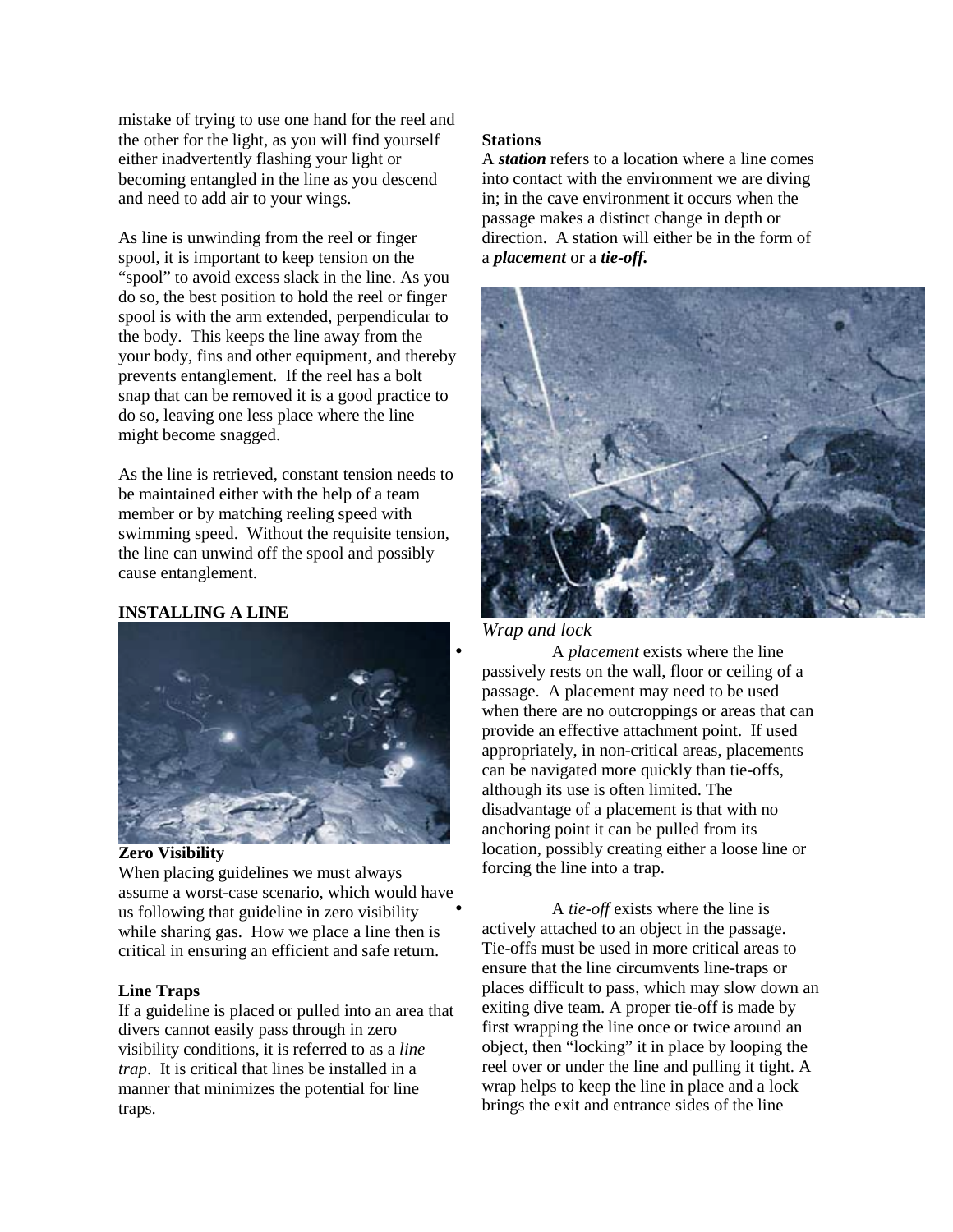together. For this reason, whenever a *wrap* is used, a *lock* should also be used. After some practice, a locking wrap can be fashioned before placing it by twisting the line in the hand. This can be done as the line is being installed, making the process smoother, cleaner and faster.



*Diver helps by keeping tension on the line*

## **Line Tension**

Imagine following these guidelines in the dark. Line "A" is loosely draped along the floor, like a piece of wet spaghetti. Line "B", on the other hand, has tension, keeping it taught between stations. Without sufficient tension, lines can easily be pulled in different directions, and result in line traps. Furthermore, loose lines can very easily become entangled in equipment.

# **Number of Stations**

It is important that the number of stations is minimized when installing a guideline. Imagine following these guidelines in the dark. Think about which line would be easiest to navigate in zero visibility. Line "A" would require an enormous amount of time navigating each station, whereas line "B" offers a direct route with no changes in direction, or stations to navigate

# **Line Routing**

There are many things to consider when deciding where to route a guideline, especially as each passage poses its own unique set of challenges. Understanding the general advantages and disadvantages of line routing will help one to foresee and avoid potential problems.

The floor is often the easiest place to find tie-off points. Nonetheless, be aware that on the floor the line can become buried in sediment. Also, swimming near the floor may cause light sediment to be disturbed and as a result, destroy visibility.

Lines placed along walls can be difficult to follow, especially over long distances. During zero visibility, exiting divers would be forced to one side of the line, constantly bumping into the wall, thereby slowing their exit.

Lines routed along ceilings are nearly impossible to follow properly. The ceiling is the most difficult place to monitor while swimming horizontally, and lines on the ceiling can easily be lost, even during good visibility. In zero visibility one would be forced into a very



inefficient vertical position in order to maintain physical contact with the line. Tanks would constantly be hitting the ceiling, causing unnecessary damage to the environment and stress to tank valves. Contact with the ceiling could roll a tank valve hand-wheel, either jamming it in the open position or shutting it off.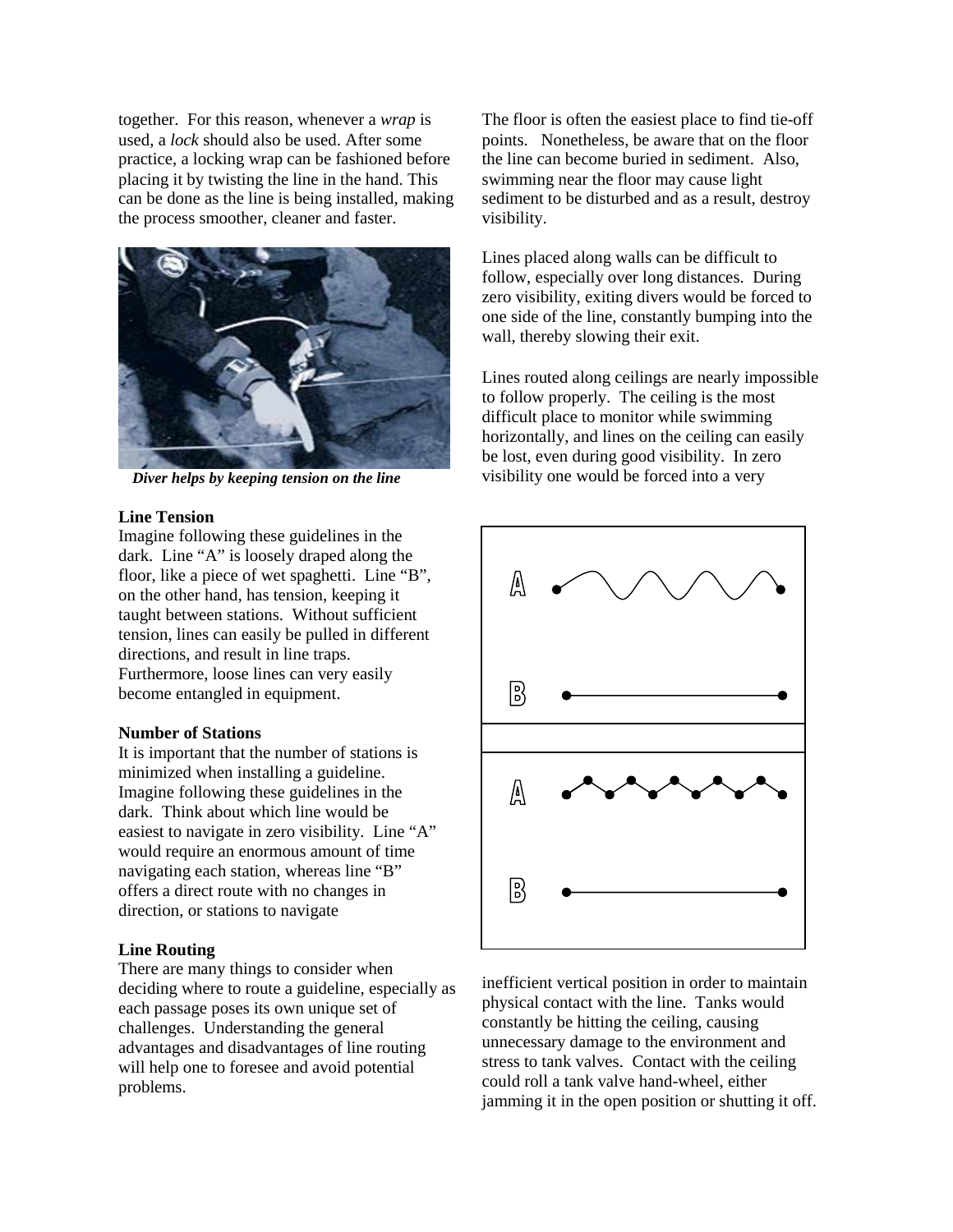More aggressive contact could damage the valve and regulator or even sheer off a hand-wheel. When following a line on a ceiling there is also more potential for entanglement in the tank valve/manifold area, which is a difficult place to get untangled from.

When diving in a conduit, it is normally easiest for divers to pass through the middle of the passage. Therefore, typically, the best place to run a guideline is slightly below the center of a passage. This allows one to swim horizontally over the line with good visual or physical contact and avoids diver contact with the floor or ceiling.

## **COMMUNICATION**

As the line is being installed it is important to keep track of everyone in the team. Using a primary light will make this task easier, as it will be an invaluable aid in helping with the team's passive communication. As stated previously, the line should be secured every time the passage changes depth or direction. A good practice to ensure that the team is okay is by looking and confirming with an "OK" light signal (circle with the light) on the newly made tie-off. This will serve two purposes: making sure the team is okay and that all agree on the routing of the line up to that point.

## **SEQUENCE**

## **Team Duties**

While a reel is employed each team member has specific duties.



*Diver reeling out*

## **Entering**

Guidelines are always installed by the first person entering an overhead environment. Careful study of the area should first be made not only to pick out the best place to route the line and prevent line traps, but also to notice if other lines are present. As a spot is picked for a tie-off, it is also important to anticipate what direction the team will be heading next, so as to know from what direction the object picked should be approached. The responsibility of the second diver is to assist with illumination, to scrutinize line routing and to double check that tie-offs have been made properly and are secure. Sightings toward the exit should frequently be made to ensure the line has not been routed into a trap. The responsibilities of any additional team members are similar to the second person's duties: provide additional analysis and ensure proper guideline procedures.

#### **Exiting**

As the team returns from their dive, the last person exiting will be responsible for removing the reel, and must ensure that all other team members are on the "exit" side of the reel. The person in front of the one with the reel will be releasing the tie-off points, if the selected objects are open at the top. Every tie-off point will create an angle on the line; as a result, when the line is released care must be taken to position oneself on the exit side of the angle, to prevent the line from trapping us. The person leading the team out will pay special attention to the area where decompression stops will be made and will communicate to the rest of the team once a desired depth is reached. While stops are executed, it is good practice to make sure the reel is locked, in case it is accidentally dropped.

## **TYPES OF LINE**

#### **Temporary Guidelines**

Temporary Guidelines are normally installed and removed on the same dive. They are used in areas where permanent guidelines don't already exist, such as in sites that are rarely visited. Alternatively they can be installed to bridge any gap between the dive team and a point that offers direct, open-water access to the surface.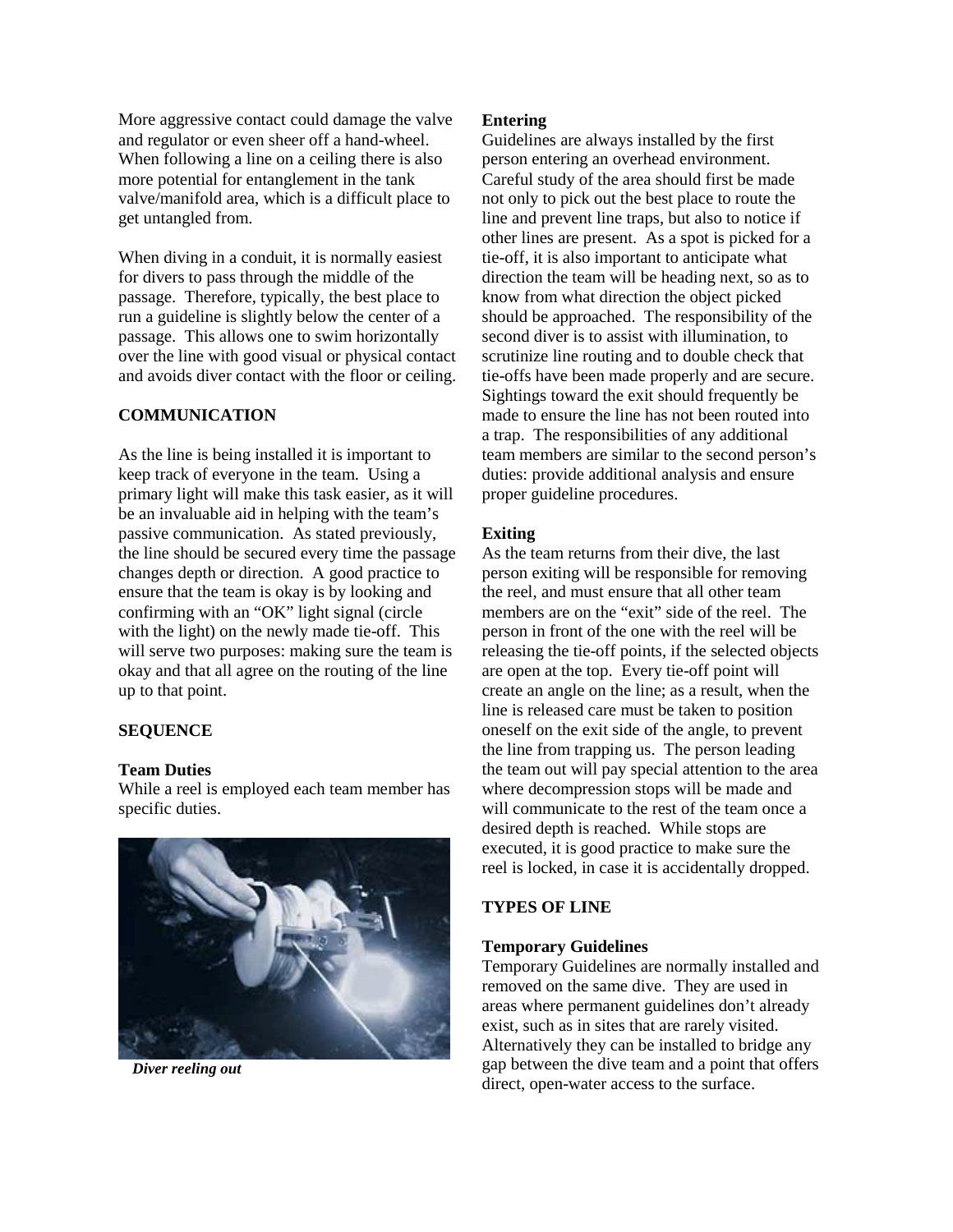## **Permanent Guidelines**

In some specific areas that are visited regularly, guidelines exist on a permanent basis. Initial explorers of wrecks or caves will need to install their own guideline and will often leave lines installed for subsequent exploration, survey or pleasure dives. Great care must be taken to ensure that all permanent lines are properly installed as others may make use of them in the future.

For subsequent dive teams the work of installing the line will have been done, but many responsibilities remain. A permanent guideline must be carefully inspected by each diver to ensure it has been properly installed and remains safe to use. All must be confident that the line they are following will provide an efficient exit for their dive team during a worst-case scenario.

At times, permanent guidelines are brought all the way to open water to facilitate easier navigation. This has advantages and disadvantages. Among the *advantages* are that the environment where these lines exist will see less damage from multiple teams, as each team will not need to install their own line. Furthermore, by being brought all the way to open water these lines create a safer route to follow and less task loading. Among the *disadvantages* are that these lines may encourage someone with limited or no training to enter an overhead environment. Obviously this creates the possibility of non-trained divers being "lured" into areas where they don't belong. Another disadvantage is that it promotes skill erosion, by not forcing divers to install a line. In the case of water-filled caves, we are seeing more and more that lines are being brought closer to the entrance. There seems to be mixed feelings in this respect among cave divers.

When a permanent line is present and the line does not begin in an area that would enable us to have a direct ascent to the surface, a line must be used to breach the gap to the beginning of the permanent line.

## **PROCEDURES**

#### **Primary Tie-Off**

During dives requiring the use of a guideline, it is critical to ensure that teams can navigate back to a point that allows a direct ascent to the surface. In order to secure the line, a fixed object located in open water must be picked. There the line is wrapped, creating a "primary tie-off" for our penetration or primary reel. The characteristics of this tie-off are that it requires two wraps around the object with our line, needs to have direct access to open water and whenever possible be sufficiently deep, to keep curious swimmers from pulling it loose.

#### **Secondary Tie-off**

As soon as we enter the overhead environment a "secondary tie-off" should be placed. The purpose of this second tie-off is to provide a back up in case the primary one gets loosened, broken or removed. Keeping this in mind, this tie-off should not be too far inside the overhead environment. After these initial two tie-offs, the line should then be routed in the areas to be visited.

#### **Connecting to a Permanent Guideline**

Once the permanent line is found, the reel should be locked and the line from our reel wrapped twice around the permanent line before it is clipped back onto itself. It is important to note that the best way to secure our line to the existing one is to approach it in a perpendicular angle, as this will prevent the line from traveling to either side. When we attach our reel, whenever possible, allow enough room for one or two more reels to fit between our reel and the end of the permanent guideline.

#### **PROTOCOL**

Whenever the environment calls for a guideline, certain protocols should be followed to promote understanding and avoid confusion during dives. This particular form of etiquette enables cave divers to know how to behave with respect to the presence of other lines and to know how to act when other teams or lines are present.